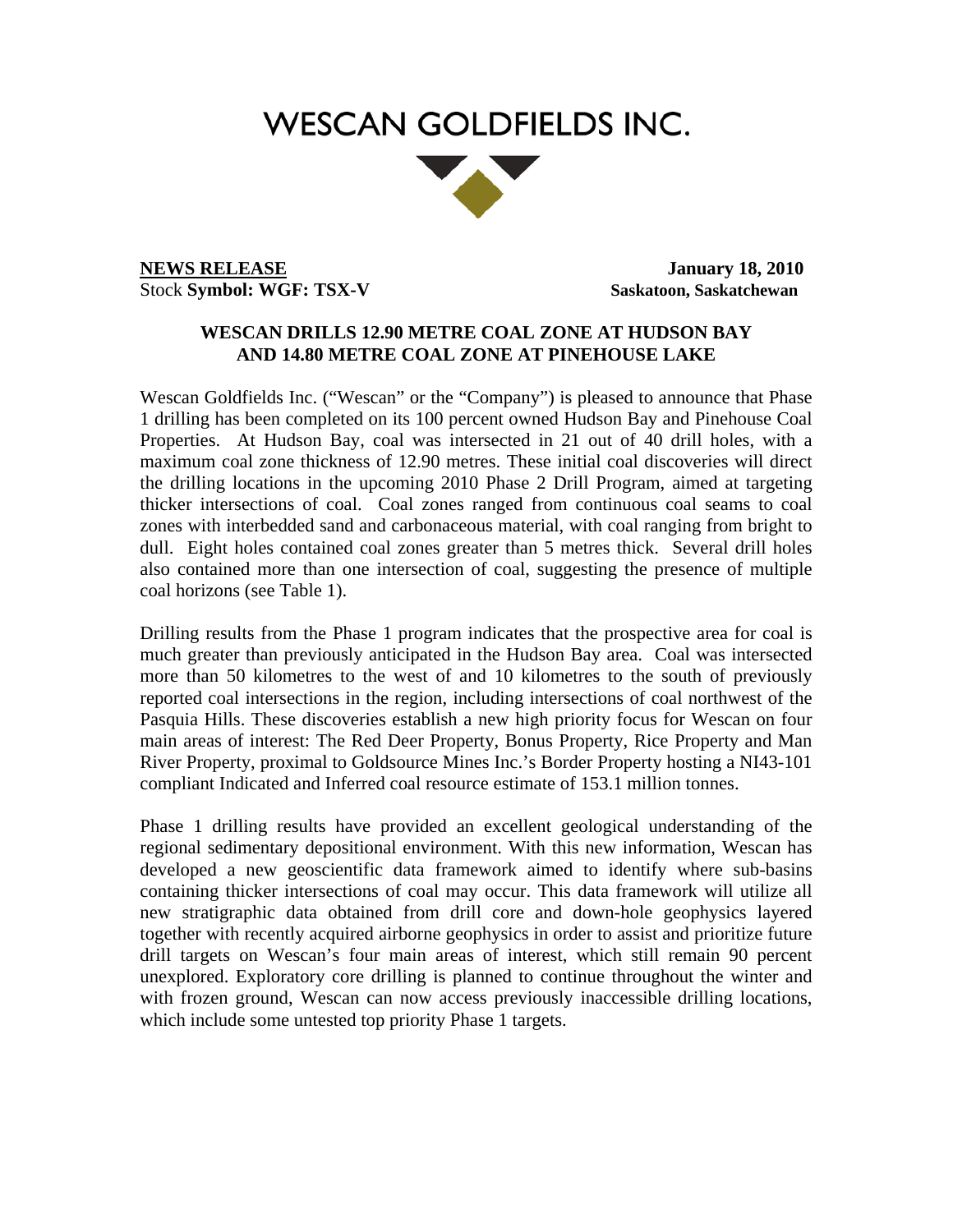|                  | <b>Coal/Carbonaceous Zone</b> |        |           |
|------------------|-------------------------------|--------|-----------|
| Hole #           | From (m)                      | To(m)  | Width (m) |
| HB09-02          | 38.00                         | 39.00  | 1.00      |
| HB09-06          | 116.70                        | 121.70 | 5.00      |
| HB09-10          | 74.70                         | 77.74  | 3.04      |
| HB09-11          | 125.22                        | 130.64 | 5.42      |
| HB09-13          | 69.60                         | 70.20  | 0.60      |
| HB09-14          | 58.70                         | 58.92  | 0.22      |
| HB09-15          | 37.00                         | 38.80  | 1.80      |
| HB09-18          | 62.77                         | 63.12  | 0.35      |
| and              | 75.23                         | 75.35  | 0.12      |
| and              | 101.50                        | 114.40 | 12.90     |
| HB09-19          | 132.81                        | 133.43 | 0.62      |
| HB09-21          | 99.09                         | 102.22 | 3.13      |
| HB09-22          | 62.75                         | 63.30  | 0.55      |
| and              | 71.53                         | 71.65  | 0.12      |
| and              | 99.09                         | 111.64 | 12.55     |
| HB09-23          | 87.38                         | 95.55  | 8.17      |
| HB09-24          | 60.79                         | 62.50  | 1.71      |
| and              | 129.57                        | 135.35 | 5.78      |
| HB09-31          | 44.21                         | 44.30  | 0.09      |
| HB09-33          | 33.30                         | 33.33  | 0.03      |
| and              | 62.45                         | 62.50  | 0.05      |
| HB09-35          | 41.69                         | 42.15  | 0.46      |
| and              | 56.00                         | 56.20  | 0.20      |
| and              | 65.35                         | 65.55  | 0.20      |
| and              | 66.20                         | 67.74  | 1.54      |
| and              | 68.70                         | 69.79  | 1.09      |
| HB09-36          | 44.28                         | 44.31  | 0.03      |
| HB09-37          | 74.90                         | 75.10  | 0.20      |
| and              | 79.85                         | 80.10  | 0.25      |
| and              | 80.95                         | 82.38  | 1.43      |
| HB09-38          | 64.26                         | 64.67  | 0.41      |
| and              | 84.88                         | 87.52  | 2.64      |
| and              | 93.44                         | 100.27 | 6.83      |
| <b>HBSH09-09</b> | 199.60                        | 205.86 | 6.26      |
| <b>HBSH09-10</b> | 209.80                        | 211.53 | 1.73      |
| and              | 211.83                        | 212.00 | 0.17      |

**Table 1: Hudson Bay Coal/Carbonaceous Zones**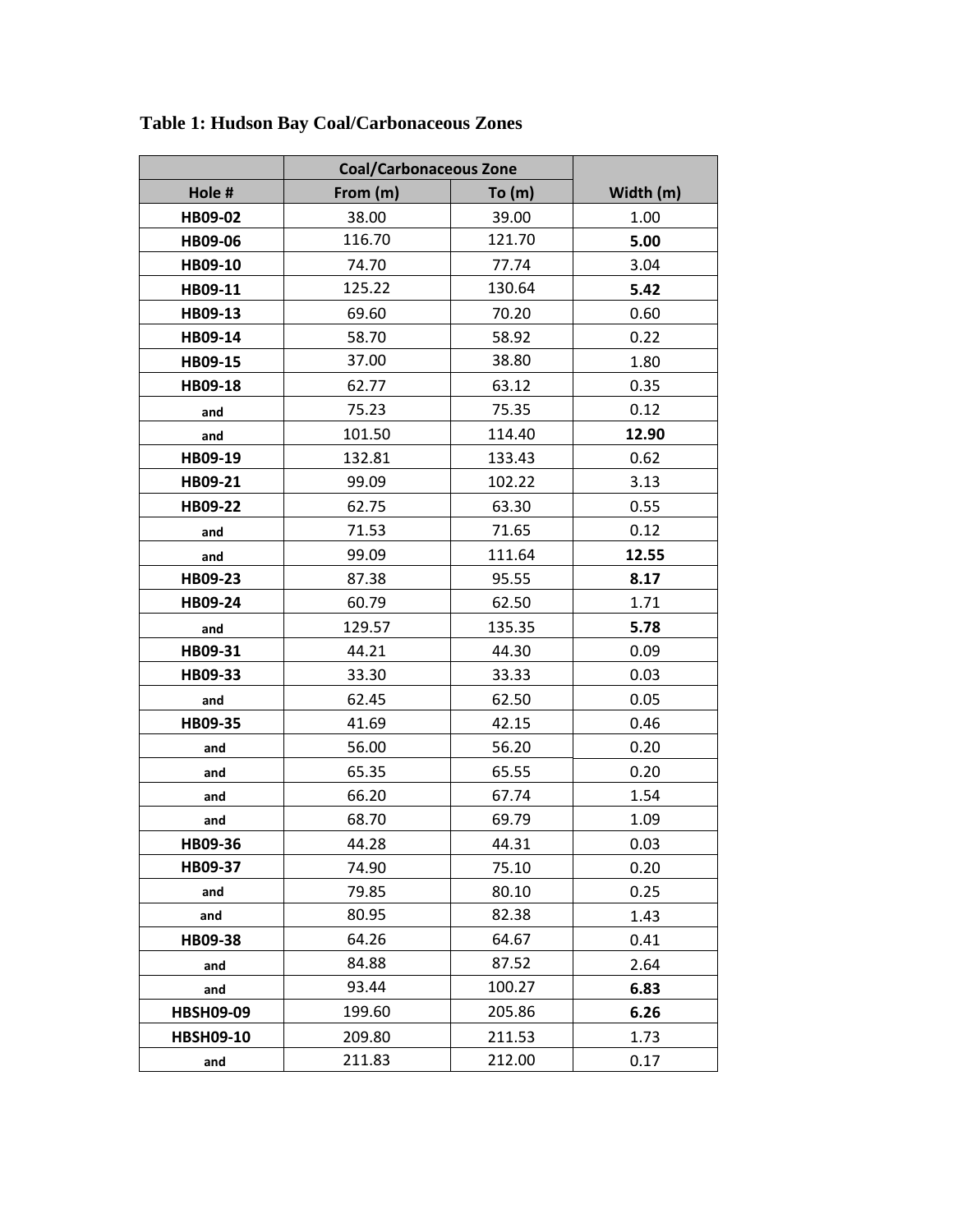Initial identification of the coal zone intervals/intersections (see Table 1) is based on visual characteristics. The term 'carbonaceous zone' is used here to describe a black to brown carbonaceous section that includes coal, silty/sandy coal and partings of sedimentary units of sandstone to mudstone. These latter sedimentary units, considered to be part of the carbonaceous zone, contain variable amounts of coal fragments and stringers that range in quantity from abundant to minor. Coal sampling is underway with initial analytical results pending. Down-hole geophysics has been completed on all core holes and adjustments to coal seam thickness may occur when reporting final results. Hole numbers HB09-01,  $03 - 05$ ,  $07 - 09$ ,  $12$ ,  $16 - 17$ ,  $20$ ,  $25 - 30$ ,  $32$ ,  $34$ , and HBSH09-13 had no significant coal or carbonaceous zones.

### **Pinehouse Lake, Saskatchewan**

Wescan has initiated a coal exploration program on its 100 percent owned property near Pinehouse Lake, Saskatchewan. The Company has 50 coal dispositions, covering 38,304 hectares in an area where Mannville aged coal (Cretaceous) is known to exist. Historical drilling in this region intersected 1 to 3 metre thick coal seams at approximately 50 metres below surface in a region where overburden is limited.

The initial drilling of 8 completed drill holes confirmed the presence of coal in 6 drill holes, with the largest carbonaceous zone up to 14.8 metres in thickness in hole PHL09-J (see Table 2). Four holes contained coal zones greater than 5 metres thick. All completed drill holes penetrated through the Mannville section to the Paleozoic/Precambrian basement in order to identify areas that may have formed basins necessary to host thick intersections of coal. Definition of these basins in the Devonian paleosurface is critical to exploring for Mannville-aged coal occurrences. Utilization of airborne geophysics to identify such basins is currently being investigated.

This initial drill program at the Pinehouse Lake Property aimed to confirm the historical coal intersections and obtain geological stratigraphic data that will be used in developing a stratigraphic and structural model for targeting thicker, near-surface coal seams. A second phase of drilling is currently being planned by Wescan and positive results from this second phase will lead to follow-up infill drilling to define a potential coal resource.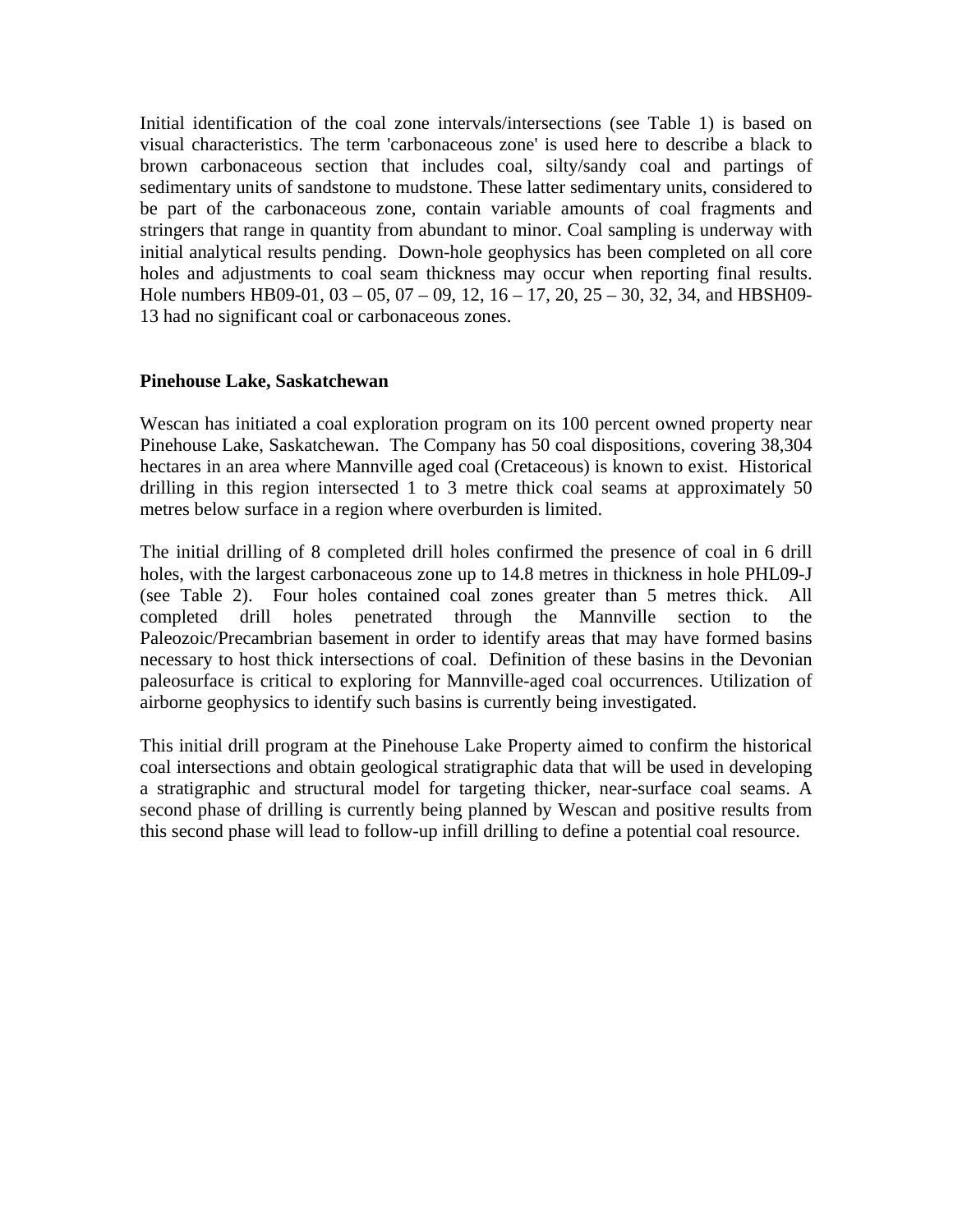|                | <b>Coal/Carbonaceous Zone</b> |       |           |
|----------------|-------------------------------|-------|-----------|
| Hole #         | From (m)                      | To(m) | Width (m) |
| PHL09-AA       | 46.95                         | 50.63 | 3.68      |
| PHL09-B        | 52.70                         | 53.00 | 0.30      |
| and            | 56.85                         | 63.87 | 7.02      |
| PHL09-C        | 59.30                         | 64.00 | 4.70      |
| <b>PHL09-I</b> | 50.30                         | 63.75 | 13.45     |
| PHLO9-J        | 73.85                         | 88.65 | 14.80     |
| PHL09-K        | 58.60                         | 65.20 | 6.60      |
| and            | 68.80                         | 73.73 | 4.93      |

### **Table 2: Pinehouse Lake Coal Intersections**

Initial identification of the coal zone intervals/intersections (see Table 2) is based on visual characteristics. The term 'carbonaceous zone' is used in the same context as defined in Table 1 for Hudson Bay Coal Intersections. The Company cautions against placing undue reliance on the visual observations of the coal until the results of the analytical work have been announced. Holes PHL09-D and E had no significant coal or carbonaceous zones.

Location maps for the Hudson Bay and Pinehouse Lake Projects will be made available on the Company's website at www.wgfinc.com

Vice President of Exploration, Kirsten Marcia, Professional Geoscientist in the Province of Saskatchewan, is Wescan's Qualified Person responsible for the design and execution of the program.

Wescan is a Canadian based corporation engaged in the acquisition, exploration and development of mineral properties. Shares of Wescan trade on the TSX Venture Exchange under the trading symbol "WGF".

For further information please contact: Darren Anderson, President or Kirsten Marcia, Vice President of Exploration at (306) 664-2422.

## -END-

"Neither TSX Venture Exchange nor its Regulation Services Provider (as that term is defined in the policies of the TSX Venture Exchange) accepts responsibility for the adequacy or accuracy of this release."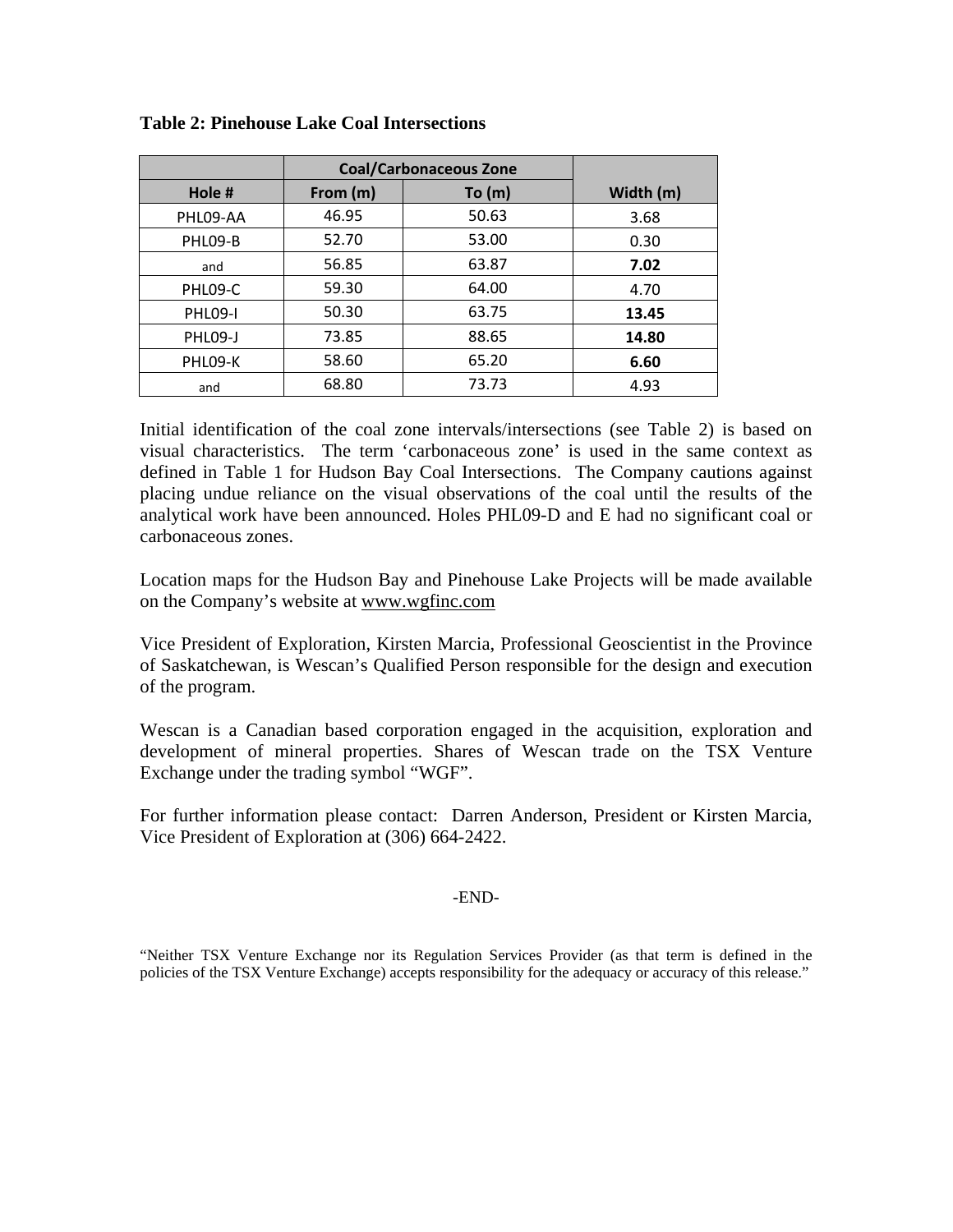#### *Caution Regarding Forward-looking Information*

This press release contains forward-looking statements within the meaning of certain securities laws, including the "safe harbour" provisions of Canadian securities legislation and the United States Private Securities Litigation Reform Act of 1995. Forward-looking information is often, but not always, identified by the use of words such as "anticipate", "believe", "expect", "plan", "intend", "forecast", "target", "project", "guidance", "may", "will", "should", "could", "estimate", "predict" or similar words suggesting future outcomes or language suggesting an outlook. In particular, statements regarding Wescan's future operations, future exploration and development activities or other development plans constitute forward-looking statements. Forward-looking statements in this press release include, but are not limited to, future drilling plans for the Hudson Bay and Pinehouse Lake properties and the development of geological models.

All forward-looking statements and information are based on Wescan's current beliefs as well as assumptions made by and information currently available to Wescan concerning anticipated financial performance, business prospects, strategies, regulatory developments, development plans, exploration, development and mining activities and commitments. Although management considers these assumptions to be reasonable based on information currently available to it, they may prove to be incorrect.

By their very nature, forward-looking statements involve inherent risks and uncertainties, both general and specific, and risks exist that predictions, forecasts, projections and other forward-looking statements will not be achieved. We caution readers not to place undue reliance on these statements as a number of important factors could cause the actual results to differ materially from the beliefs, plans, objectives, expectations, anticipations, estimates and intentions expressed in such forward-looking statements. These factors include, but are not limited to, developments in world markets, risks relating to fluctuations in the Canadian dollar and other currencies relative to the US dollar, changes in exploration, development or mining plans due to exploration results and changing budget priorities of Wescan; the effects of competition in the markets in which Wescan operates; the impact of changes in the laws and regulations regulating mining exploration and development; judicial or regulatory judgments and legal proceedings; operational and infrastructure risks and the additional risks described in Wescan's most recently filed annual and interim MD&A and Wescan's anticipation of and success in managing the foregoing risks.

Wescan cautions that the foregoing list of factors that may affect future results is not exhaustive. When relying on our forward-looking statements to make decisions with respect to Wescan, investors and others should carefully consider the foregoing factors and other uncertainties and potential events. Unless otherwise required by applicable securities laws, Wescan does not undertake to update any forward-looking statement that may be made from time to time by Wescan or on our behalf.